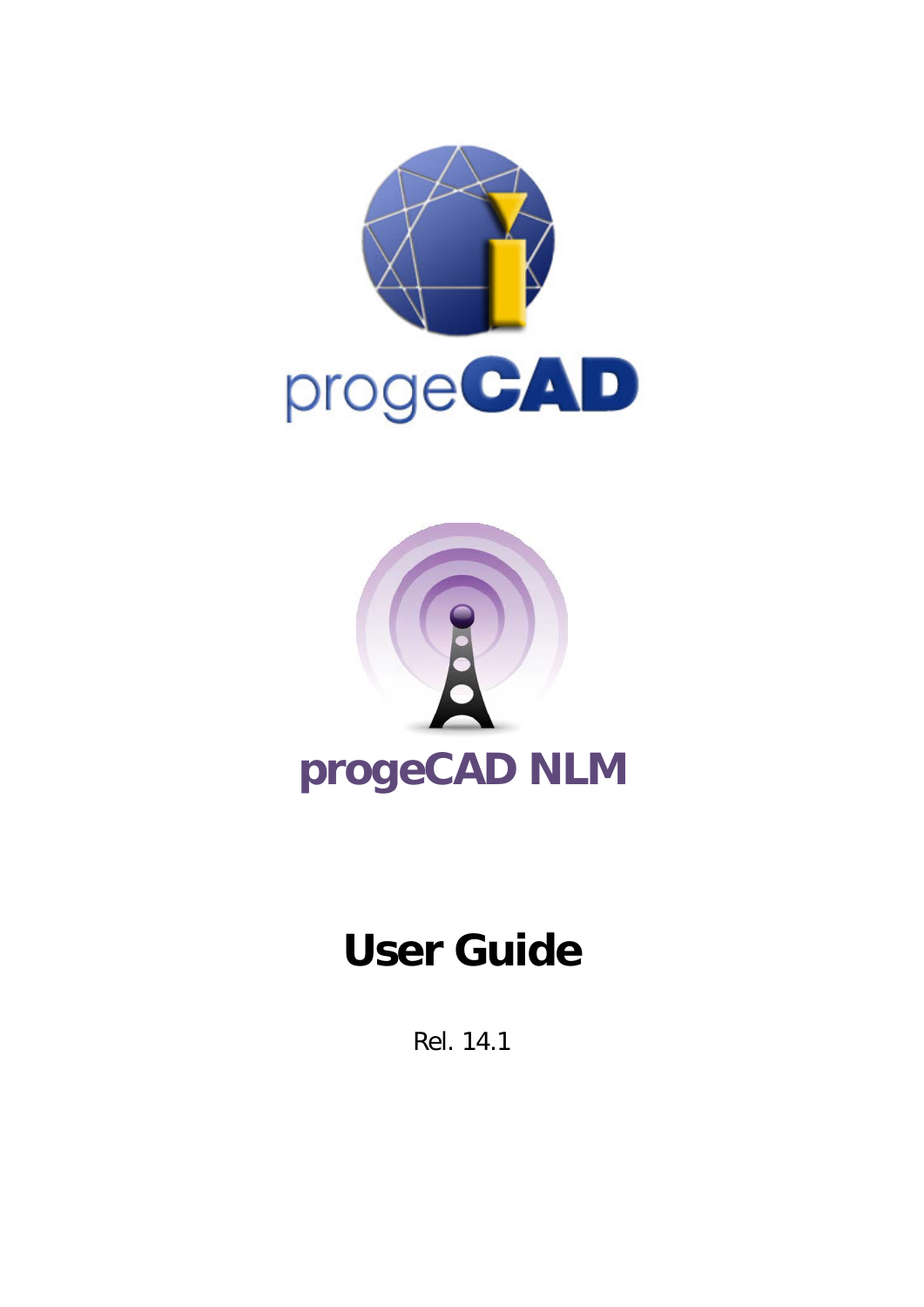



# <span id="page-1-0"></span>**Table of Contents**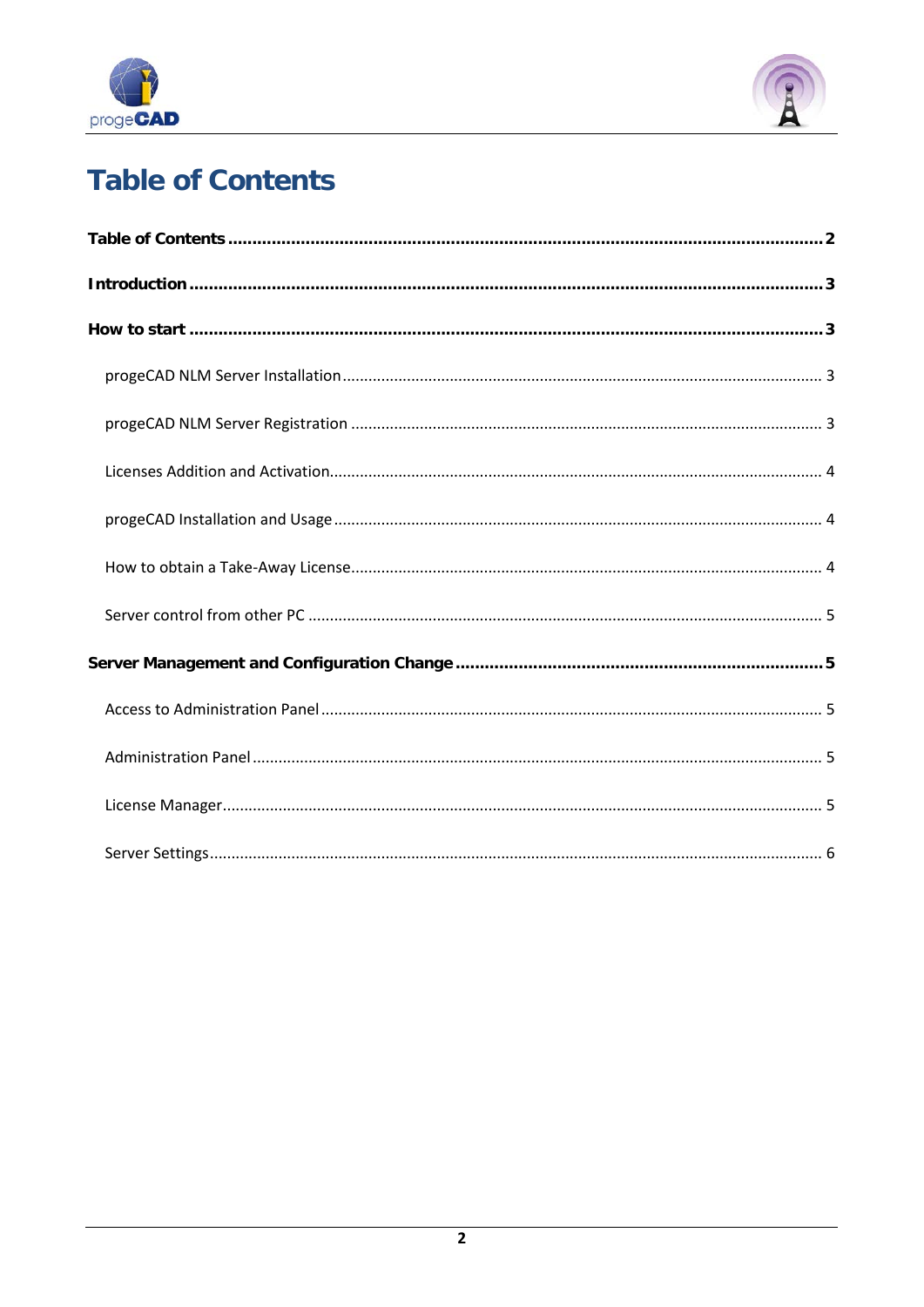



# <span id="page-2-0"></span>**Introduction**

The progeCAD NLM version (Network License Manager) allows to run concurrently a number of progeCAD copies corresponding to the number of licenses purchased on various workstations within the same network (LAN o Internet).

The NLM version consists of two parts:

- **progeCAD** clients, that can be installed on the unlimited number of workstations. The maximum number of progeCAD copies for concurrent use corresponds to the number of purchased licenses.
- The **NLM Server** software, that can be installed on any PC of the network, including progeCAD workstations. NLM Server manages licenses and assigns them to the users who want to use progeCAD. **It is recommended to install NLM Server on a PC with Internet access** for further registration and activation of licenses.

NLM Server, lacking GUI, can be monitored and managed from any PC on the network via the NLM Monitor software (included in the NLM Server Installation).

The NLM Server Management provides the possibility to add eventually purchased new licenses, remove licenses or monitor their state (availability, the user who works with the software, expiration, etc).

progeCAD users working within the network can immediately obtain a license from the Server, valid during the period of progeCAD, or they can request a Take-Away license that will allow them to work on a workstation out of this network for a necessary period of time (up to 30 days maximum).

*Note: Each Take-Away license reduces the number of licenses available on the network by one for the Take-Away license duration period or till the moment of the license release.*

# <span id="page-2-1"></span>**How to start**

# <span id="page-2-2"></span>progeCAD NLM Server Installation

To install NLM Server, start the file *nlmserver2014proeng.exe* on a network PC shared with all the PCs where progeCAD is going to be used, and follow instructions popped up on the screen.

# <span id="page-2-3"></span>progeCAD NLM Server Registration

It is necessary to register NLM Server to be able to use it. The NLM Monitor, installed together with NLM Server, will be automatically launched at the end of installation. It is also possible to launch NLM Monitor later on from the Start menu just clicking on NLM Server Monitor icon in Windows 8 or going to "All programs > progeCAD 2014 NLM Server Pro ENG > Start NLM Server Monitor" in previous versions of Windows.

Once opened, NLM Monitor will connect to NLM Server and ask to complete registration. Select the "OK" button and the NLM Server Registration Form will appear. When the form is filled out, press the "Activate" button, the program will try to carry out the Live registration, that is a quick registration via Internet. In case your PC is not connected to the Internet, it will be necessary to proceed with the e-mail registration following the offered instructions.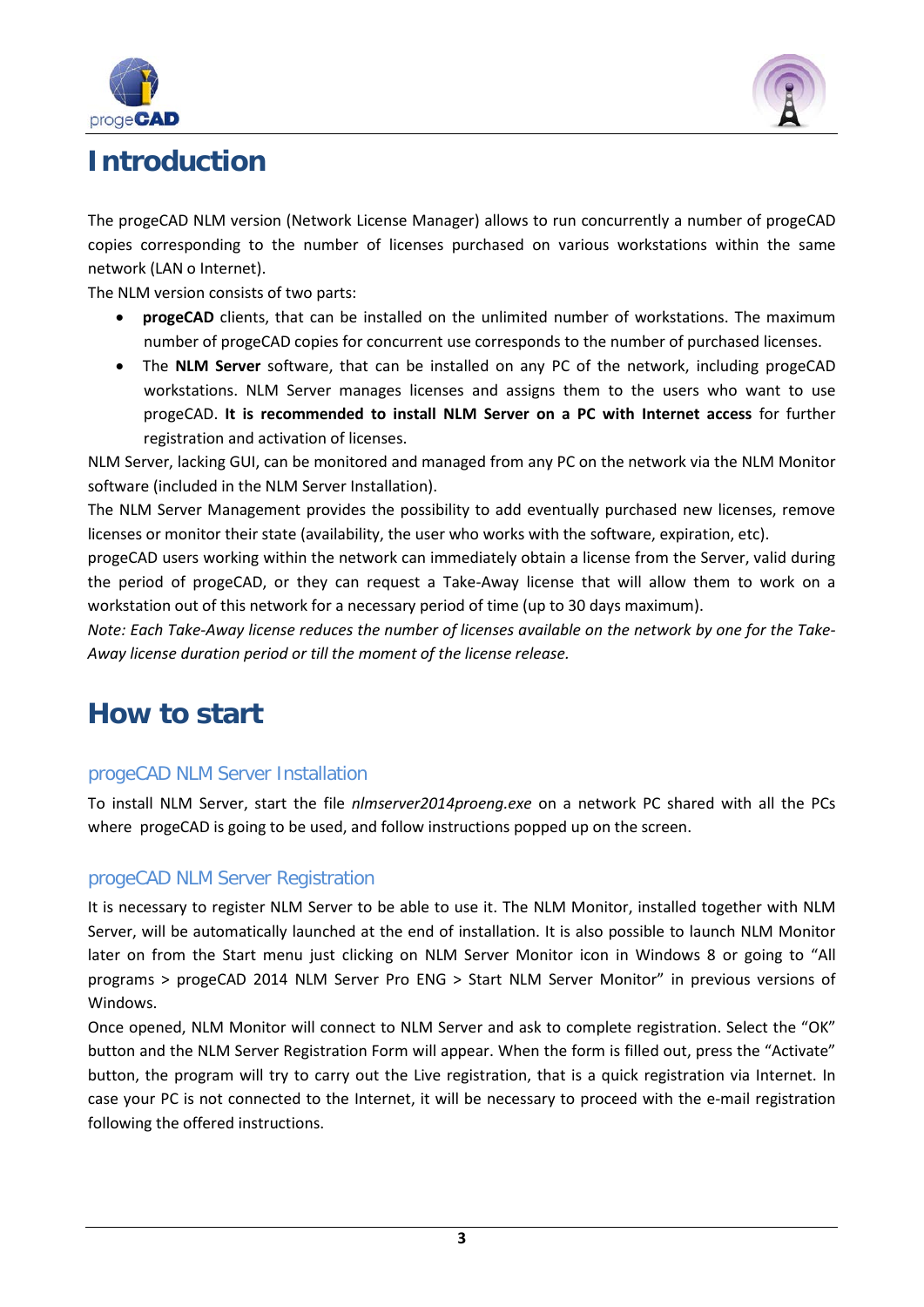



# <span id="page-3-0"></span>Licenses Addition and Activation

When the Server has been registered, there will appear the dialog allowing to activate purchased licenses (see figure on the side).

Every license has its own serial number starting with "NLM".

If you already have license serial numbers, insert these serial numbers in the dialog box and press "Add and Activate".

The activation method is similar to the Server registration method (Live when there is Internet access, otherwise via e-mail).

It is also possible to add and activate licenses later on from the Start menu.

Once licenses are added and activated, the Server is ready for use!

# <span id="page-3-1"></span>progeCAD Installation and Usage

Install progeCAD on all the PCs where you are going to use the software and carry out registration. This operation consists of the following steps: Choose "Register" in the dialog box that pops up upon progeCAD Startup.

Insert the serial number that was assigned during the NLM Server registration. This number can be retrieved at any time through NLM Monitor, where it is visualized in the upper left corner of the window (see figure on the side).

Type Name, Surname and the company name.

Once registered, progeCAD is ready for use and the software will ask for the IP address of the PC where NLM Server is installed and for the clients port. If the procedure has been carried out correctly, progeCAD will make a license request to NLM Server. After verification of its availability, NLM Server will license allowing the launch of the software.

*To learn the IP address of the server, execute the command ipconfig from the command line prompt on the computer with NLM Server.*

# <span id="page-3-2"></span>How to obtain a Take-Away License

You can work not only connected to NLM Server, but you can also obtain a license for some period of time that allows you to work disconnected from NLM Server. This type of license is called a Take-Away license.

To get a Take-Away license, you must launch the program "NLM TakeAway" that you can find in the progeCAD Center

placed in the Start Menu (going to "All programs > progeCAD 2014 Professional ENG > progeCAD Center 2014 Professional English" in Windows 7 and later).

| of its availability, NLM Server will assign the                                   |            |
|-----------------------------------------------------------------------------------|------------|
|                                                                                   |            |
|                                                                                   |            |
| <b>NLMTakeAwayManager</b>                                                         | ж          |
| <b>Current NLM License</b>                                                        |            |
| Currently you have a Take-Away license that will expire on<br>04.02.2010 10:33:54 |            |
| Release License                                                                   |            |
|                                                                                   |            |
| Ask for a Take-Away NLM License                                                   |            |
| Liser:                                                                            | James Bond |
| Number of days (1-30):                                                            | 7          |
| Take-Away password (Default: "takeaway"):                                         |            |
| Ask for a Take-Away License                                                       |            |
|                                                                                   |            |
|                                                                                   | Close      |
|                                                                                   |            |

|  | Add New Licenses                                                                                                                 |                              |                                                                                                                                                    |  |
|--|----------------------------------------------------------------------------------------------------------------------------------|------------------------------|----------------------------------------------------------------------------------------------------------------------------------------------------|--|
|  | Add New Licenses                                                                                                                 | right now!<br>(one for line) | Your NLM Server has no one license, if you received<br>already NLM licenses you can add and activate it<br>Insert Serial Number[s] of new licenses |  |
|  | NLM111511:ALATYCU11:1AAV778KF<br>NLM111511:ALATX3JY1:1AA378C65<br>NLM111511:ALATX7711:1AAB78HBB<br>NLM111511:ALATX6V11:1AAN78JL5 |                              |                                                                                                                                                    |  |
|  |                                                                                                                                  |                              | Add and Activate                                                                                                                                   |  |
|  |                                                                                                                                  |                              | I don't have any license at the moment                                                                                                             |  |

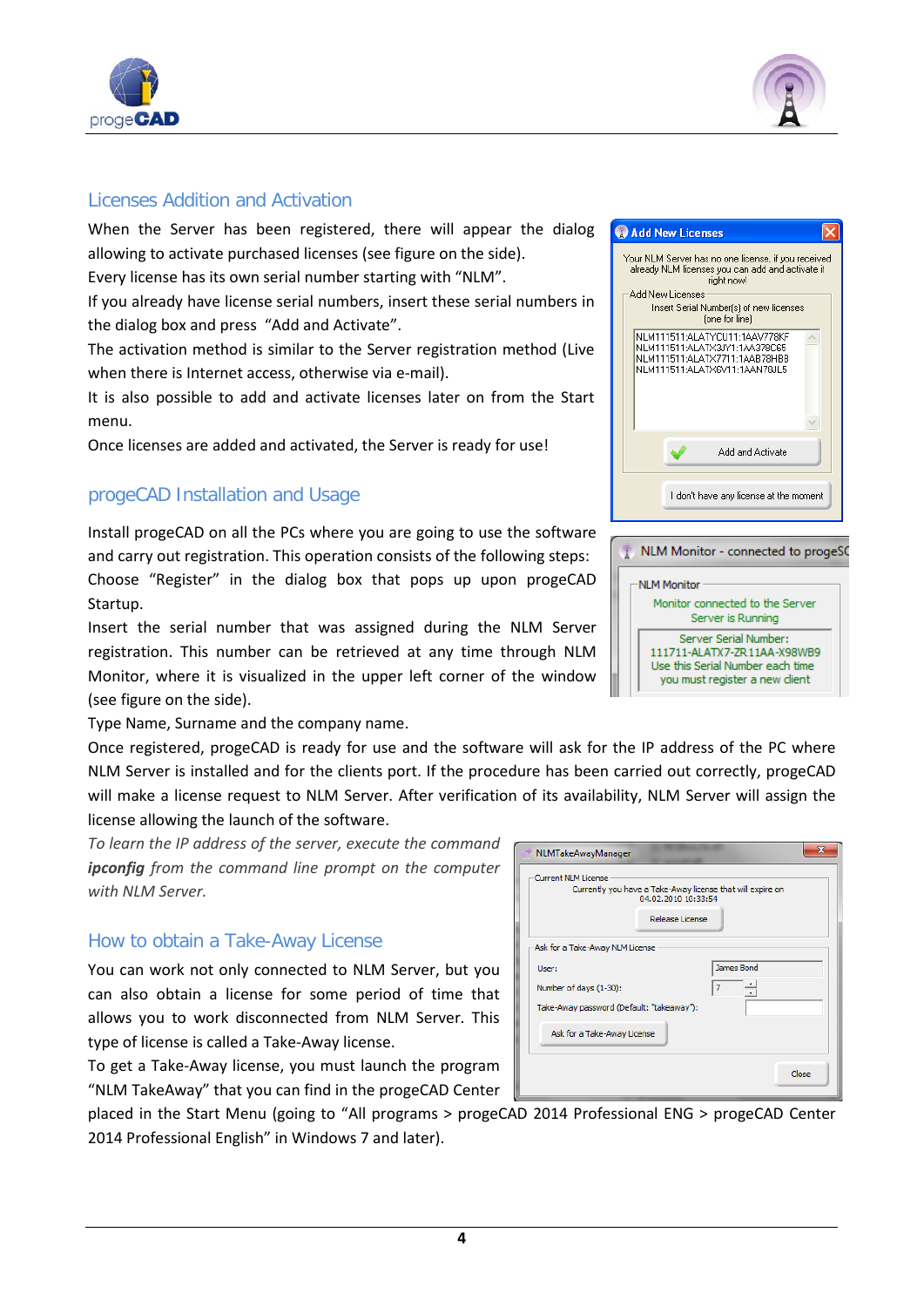



At the top of the window you will see your current license type (no license/connected to the server/Take-Away license). If you already have a Take-Away license and you are connected to the server, you can release the license before its expiration.

If you are connected to the server, you can obtain a Take-Away license, by choosing the number of days you want to work offline, and specifying the Take-Away password (set by your NLM Server Administrator).

# <span id="page-4-0"></span>Server control from other PC

It is possible to monitor and control the server from any other PC on the same network. For that you need to copy the NLMServerMonitor folder from the PC with NLM Server to the desired computer. Then run NLM Monitor and press the "Monitor Configuration" button. Indicate in the popped up dialog the IP address of the PC where NLM Server is installed and a configured port to communicate with Monitors.

| NLM Monitor Configuration                   |                |        |  |  |
|---------------------------------------------|----------------|--------|--|--|
| <b>NLM Server Information</b><br>Server IP: | 192.168.1.10   |        |  |  |
| Server Monitor Port Number:                 | 51105          |        |  |  |
| Save                                        | Save & Connect | Cancel |  |  |

# <span id="page-4-1"></span>**Server Management and Configuration Change**

# <span id="page-4-2"></span>Access to Administration Panel

Once NLM Monitor is connected to NLM Server, you can access Administration Panel pressing the "Administrate the Server" button and inserting the NLM Server Administration Password.

Upon the NLM Server installation the default password is created. It is possible to change it later on from Administration Panel.

*If you forget the Administration Password, start NLM Monitor from the PC with NLM Server, making sure that in the NLM Monitor configurations the Server IP address is set to "127.0.0.1". Then connect to the server, press the "Administrate the Server" button and proceed to the default password re-setting.*

# <span id="page-4-3"></span>Administration Panel

Upon the password insertion the Administration Panel opens, offering two main tabs: **License Manager** and **Server Settings**

# <span id="page-4-4"></span>License Manager

The License Manager dialog offers the following operations:

#### • *Add and activate new licenses*

To add new licenses, insert serial numbers of new licenses purchased in the appropriate field (one serial number at a line), then press the "Add and Activate Licenses" button. The Server will add new licenses and will proceed to their immediate activation.

#### • *Activate Licenses*

This list presents non-activated licenses; the activation of these licenses was not possible at the moment when they were added.

| NLM Server Administration Panel                                                                 |                                 |
|-------------------------------------------------------------------------------------------------|---------------------------------|
| License Manager   Server Settings  <br>Add new NLM Licenses                                     |                                 |
| Insert Serial Number[s] of new licenses (one for line)                                          |                                 |
|                                                                                                 | Add and<br>Activate<br>Licenses |
| Not Activated and Expired Licenses                                                              |                                 |
|                                                                                                 | Select All                      |
|                                                                                                 | Deselect All                    |
|                                                                                                 | E-Mail<br>Activation            |
| Activate Selected Licenses                                                                      | Delete Licenses                 |
| <b>Activated Free Licenses</b>                                                                  |                                 |
| NLM111511:ALATX1N21:1AAR8NPXA<br>NLM111511:ALATX6V11:1AAN78NL5<br>NLM111511:ALATX7711:1AAB78HXB | Select All                      |
| NLM111511:ALATYDF11:1AA678XBG                                                                   | Deselect All                    |
|                                                                                                 |                                 |
| Release Selected Licenses                                                                       |                                 |
|                                                                                                 | Close Administration Panel      |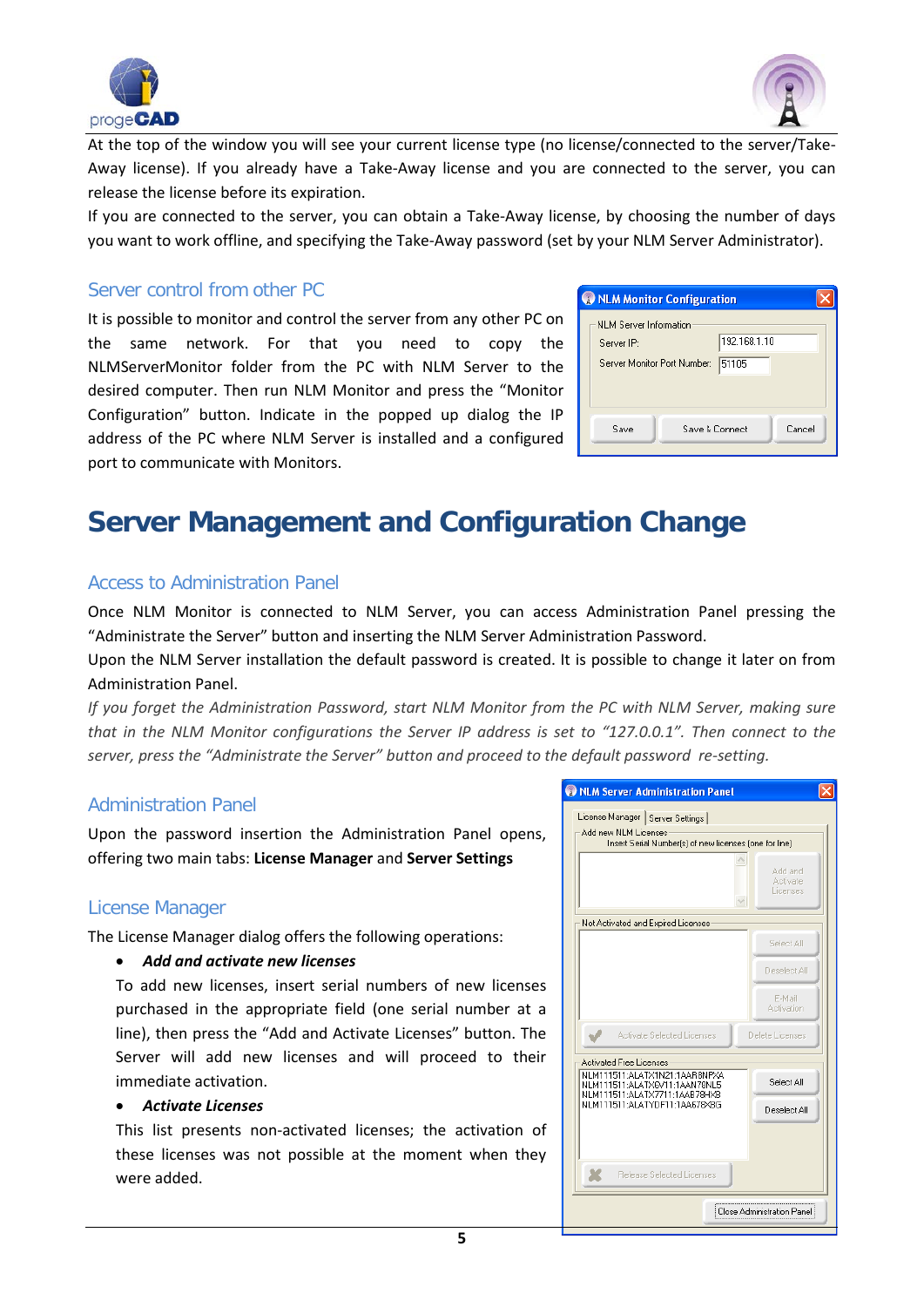



To activate these licenses, it is necessary to select (all licenses or some of them according to your need) and press the "Activate Selected Licenses" button. If the Server finds Internet connection, it will immediately proceed to the automatic activation, otherwise you will be asked to proceed with the email activation.

#### • *License E-mail Activation*

Once the e-mail activation requested, you will receive an e-mail response with an activation file attached. Pressing the "E-Mail Activation" button, the dialog box will appear. Select the file received as attachment to the e-mail.

#### • *Delete non-activated licenses*

You can delete non-activated or expired licenses, that you do not want to activate any more, simply selecting and pressing the "Delete Licenses" button.

#### • *Release Active Licenses*

This list enumerates active licenses currently not in use, and consequently available for being released. This operation is necessary when you want to re-activate the licenses on another Server.

Note: To release licenses correctly, the Server must be connected to the internet. This operation is not provided via e-mail.

If no Internet access is available, you can still proceed with the release but in this case the licenses will be simply removed from the server without being actually released. As a result new eventual activations will be generating an alert message.

#### <span id="page-5-0"></span>Server Settings

The NLM Server Settings dialog allows to control and modify all the options and settings in regard to the NLM Server functionalities, among which:

#### • *Clients Port Number*

The port number to communicate with network clients. When a port number happens to be changed, the users eventually connected to the server will become disconnected and they would have to insert a new port number in their settings.

If the change of a port number fails (for example, it is already used by some other program), then NLM Server will turn back to the old port.

#### • *Monitor Port Number*

The port number to communicate with network Monitors. When a Monitor Port Number happens to be changed, all the Monitors connected to the server will become disconnected and a new port number would have to be inserted in the configuration.

If the change of a port number fails (for example, it is already used by some other program), then NLM Server will turn back to the old port.

In any way, the Monitor, where the port has been changed, will

automatically set a new value in its configuration. So, in case the change of a port is successful, just press the "Connect to the Server" button and you will be connected to the server using the new port. Meanwhile the port number on all other Monitors will have to be changed manually in "Monitor Configuration".

| NLM Server Administration Panel                                                                          |                                       |  |  |  |  |
|----------------------------------------------------------------------------------------------------------|---------------------------------------|--|--|--|--|
| Server Settings<br>License Manager                                                                       |                                       |  |  |  |  |
| Server Settings<br>Clients Port Number:                                                                  | 28015                                 |  |  |  |  |
| Monitor Port Number:                                                                                     | 28016                                 |  |  |  |  |
| User Timeout in minutes (15-360):                                                                        | 180                                   |  |  |  |  |
| Administrator Password:                                                                                  | <b><i>REEREREERE</i></b><br>Show/Hide |  |  |  |  |
| Who can view Client Names in the License List?<br>All Monitors<br>C Only Local Host Monitors (127.0.0.1) |                                       |  |  |  |  |
| TakeAway Settings<br>3<br>Minimum License Span in days (1-30):                                           |                                       |  |  |  |  |
| Maximum License Span in days (1-30):                                                                     | 25                                    |  |  |  |  |
| License Request Password:  *********<br>Show/Hide                                                        |                                       |  |  |  |  |
| <b>Server State</b><br>Server is Running                                                                 |                                       |  |  |  |  |
| Start Server<br>Suspend Server                                                                           |                                       |  |  |  |  |
| Ы<br>Save Settings<br>Restore Default Settings                                                           |                                       |  |  |  |  |
|                                                                                                          | Close Administration Panel            |  |  |  |  |